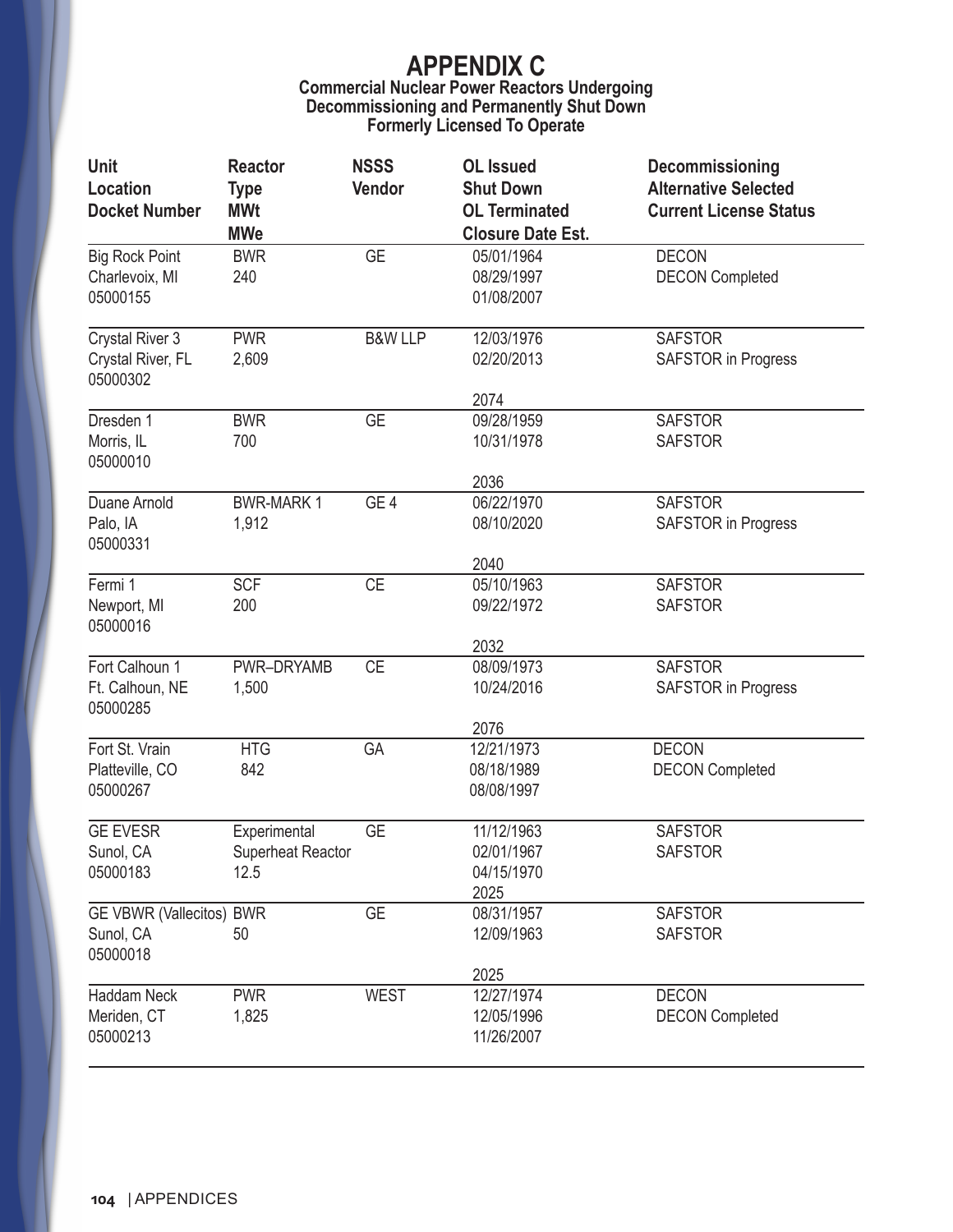### **Commercial Nuclear Power Reactors Undergoing Decommissioning and Permanently Shut Down Formerly Licensed To Operate (continued)**

| <b>Unit</b><br>Location<br><b>Docket Number</b>     | <b>Reactor</b><br><b>Type</b><br><b>MWt</b><br><b>MWe</b> | <b>NSSS</b><br>Vendor | <b>OL</b> Issued<br><b>Shut Down</b><br><b>OL Terminated</b><br><b>Closure Date Est.</b> | Decommissioning<br><b>Alternative Selected</b><br><b>Current License Status</b> |
|-----------------------------------------------------|-----------------------------------------------------------|-----------------------|------------------------------------------------------------------------------------------|---------------------------------------------------------------------------------|
| Humboldt Bay 3<br>Eureka, CA<br>05000133            | <b>BWR</b><br>200                                         | <b>GE</b>             | 08/28/1962<br>07/02/1976                                                                 | <b>DECON</b><br><b>DECON</b> in Progress                                        |
|                                                     |                                                           |                       | 2019                                                                                     |                                                                                 |
| Indian Point 1<br>Buchanan, NY<br>05000003          | <b>PWR</b><br>615                                         | B&W                   | 03/26/1962<br>10/31/1974                                                                 | <b>DECON</b><br><b>DECON</b> in Progress                                        |
|                                                     |                                                           |                       | 2036                                                                                     |                                                                                 |
| Indian Point 2<br>Buchanan, NY<br>05000247          | <b>PWR</b><br>3,216                                       | <b>WEST</b>           | 09/28/1973<br>04/30/2020                                                                 | <b>DECON</b><br><b>DECON</b> in Progress                                        |
| Indian Point 3<br>Buchanan, NY<br>05000286          | <b>PWR</b><br>3,216                                       | <b>WEST</b>           | 12/12/1975<br>04/30/2021                                                                 | <b>DECON</b><br><b>DECON</b> in Progress                                        |
| Kewaunee<br>Carlton, WI<br>05000305                 | <b>PWR</b><br>1,772                                       | WEST 2LP              | 12/21/1973<br>05/07/2013<br>2073                                                         | <b>SAFSTOR</b><br><b>SAFSTOR</b>                                                |
| LaCrosse<br>Genoa, WI<br>05000409                   | <b>BWR</b><br>165                                         | AC                    | 07/03/1967<br>04/30/1987                                                                 | <b>DECON</b><br><b>DECON</b> in Progress                                        |
|                                                     |                                                           |                       | 2020                                                                                     |                                                                                 |
| Maine Yankee<br>Wiscasset, ME<br>05000309           | <b>PWR</b><br>2,700                                       | <b>CE</b>             | 06/29/1973<br>12/06/1996<br>09/30/2005                                                   | <b>DECON</b><br><b>DECON Completed</b>                                          |
| Millstone 1<br>Waterford, CT<br>05000245            | <b>BWR</b><br>2,011                                       | <b>GE</b>             | 10/31/1970<br>07/21/1998<br>12/31/2056                                                   | <b>SAFSTOR</b><br><b>SAFSTOR</b>                                                |
| <b>Oyster Creek</b><br>Forked River, NJ<br>05000219 | <b>BWR</b><br>1,930                                       | <b>GE</b>             | 04/09/1969<br>09/17/2018                                                                 | <b>SAFSTOR</b><br><b>SAFSTOR</b>                                                |
| Pathfinder<br>Sioux Falls, SD<br>05000130           | <b>BWR</b><br>190                                         | AC                    | 2078<br>03/12/1964<br>09/16/1967<br>07/27/2007                                           | <b>DECON</b><br><b>DECON Completed</b>                                          |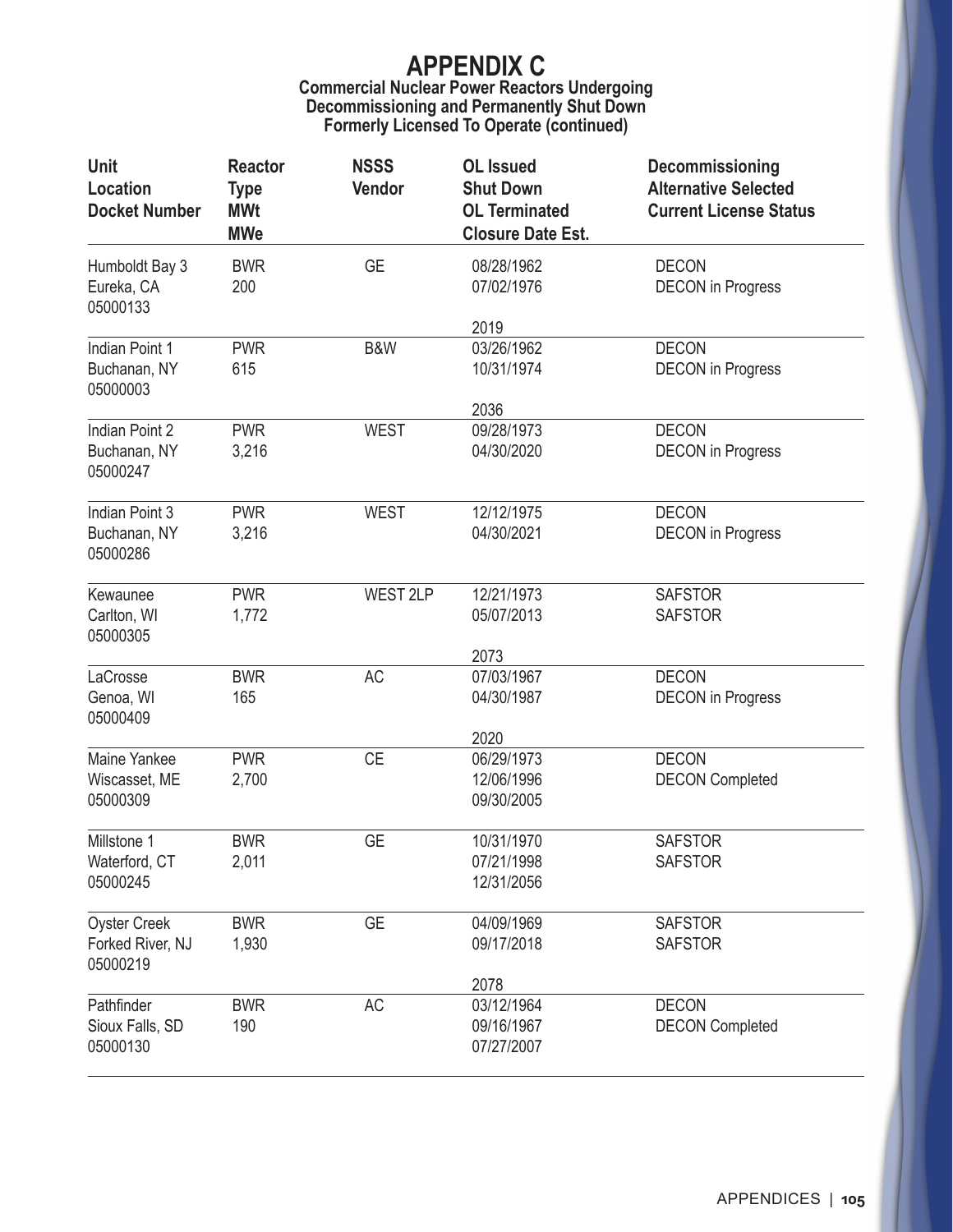### **Commercial Nuclear Power Reactors Undergoing Decommissioning and Permanently Shut Down Formerly Licensed To Operate (continued)**

| Unit<br>Location<br><b>Docket Number</b>          | <b>Reactor</b><br><b>Type</b><br><b>MWt</b><br><b>MWe</b> | <b>NSSS</b><br>Vendor | <b>OL</b> Issued<br><b>Shut Down</b><br><b>OL Terminated</b><br><b>Closure Date Est.</b> | Decommissioning<br><b>Alternative Selected</b><br><b>Current License Status</b> |
|---------------------------------------------------|-----------------------------------------------------------|-----------------------|------------------------------------------------------------------------------------------|---------------------------------------------------------------------------------|
| Peach Bottom 1<br>Delta, PA<br>05000171           | <b>HTG</b><br>115                                         | GA                    | 01/24/1966<br>10/31/1974<br>12/31/2034                                                   | <b>SAFSTOR</b><br><b>SAFSTOR</b>                                                |
| Pilgrim<br>Plymouth, MA<br>05000293               | <b>BWR-MARK1</b><br>2,028                                 | GE <sub>3</sub>       | 06/08/1972<br>05/31/2019<br>2064                                                         | <b>SAFSTOR</b><br><b>SAFSTOR</b>                                                |
| Rancho Seco<br>Herald, CA<br>05000312             | <b>PWR</b><br>2,772                                       | B&W                   | 08/16/1974<br>06/07/1989<br>09/25/2009                                                   | <b>DECON</b><br><b>DECON Completed</b>                                          |
| San Onofre 1*<br>San Clemente, CA<br>05000206     | <b>PWR</b><br>1,347                                       | <b>WEST</b>           | 03/27/1967<br>11/30/1992                                                                 | <b>DECON</b><br><b>SAFSTOR</b>                                                  |
| San Onofre 2<br>San Clemente, CA<br>05000361      | <b>PWR CE</b><br>3,438                                    | <b>CE</b>             | 2030<br>02/16/1982<br>06/12/2013<br>2030                                                 | <b>DECON</b><br><b>DECON</b> in Progress                                        |
| San Onofre 3<br>San Clemente, CA<br>05000362      | PWR CE<br>3,438                                           | <b>CE</b>             | 11/15/1982<br>06/12/2013<br>2030                                                         | <b>DECON</b><br><b>DECON</b> in Progress                                        |
| Savannah, N.S.<br>Baltimore, MD<br>05000238       | <b>PWR</b><br>74                                          | B&W                   | 08/1965<br>11/1970                                                                       | <b>DECON</b><br><b>DECON</b> in Progress                                        |
| Saxton<br>Saxton, PA<br>05000146                  | <b>PWR</b><br>23.5                                        | <b>WEST</b>           | 2031<br>11/15/1961<br>05/01/1972<br>11/07/2005                                           | <b>DECON</b><br><b>DECON Completed</b>                                          |
| Shoreham<br>Wading River, NY<br>05000322          | <b>BWR</b><br>2,436                                       | <b>GE</b>             | 04/21/1989<br>06/28/1989<br>04/11/1995                                                   | <b>DECON</b><br><b>DECON Completed</b>                                          |
| Three Mile Island 1<br>Middletown, PA<br>05000289 | <b>PWR</b><br>2,568                                       | <b>WEST</b>           | 04/19/1974<br>09/20/2019<br>2079                                                         | <b>SAFSTOR</b>                                                                  |